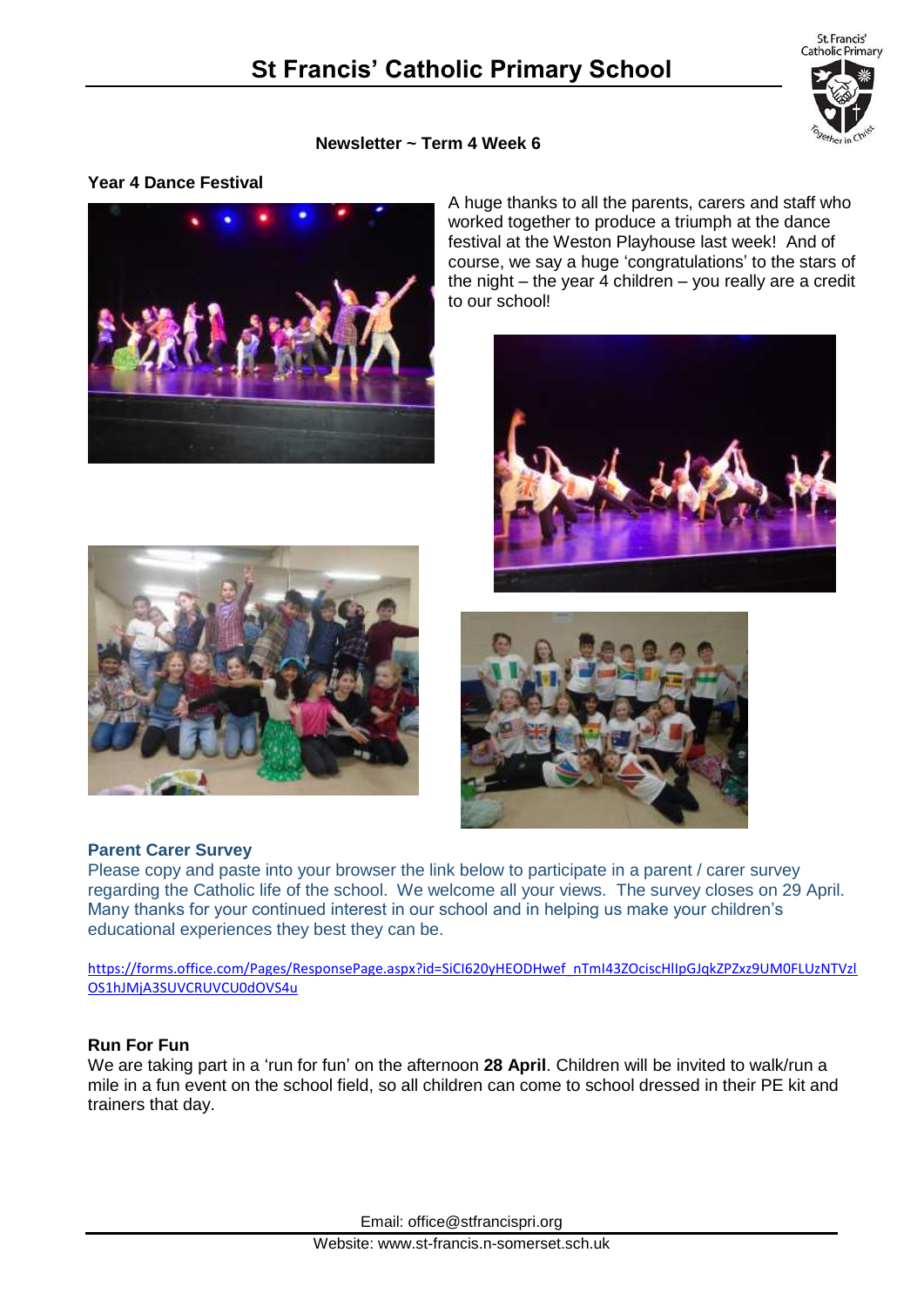

# **Forthcoming Events**

| When?                 | Who?                   | What?                | <b>Additional Information</b>          |
|-----------------------|------------------------|----------------------|----------------------------------------|
| Monday 25 April       | All children           | Term 5 begins        |                                        |
| Tuesday 26 April      | Parents / carers of    | Meeting re camp and  |                                        |
| 3.30pm in school hall | year 5 and 6 pupils    | <b>SATs</b>          |                                        |
| Thursday 28 April     | All children           | Run for Fun activity | Children can wear PE kits to<br>school |
| Friday 29 April 10 am | All in school          | Easter mass led by   | All welcome                            |
| in the school hall    | community              | vear 2               |                                        |
| Monday 2 May          | Whole school           | School closed for    |                                        |
|                       |                        | May Day bank         |                                        |
|                       |                        | holidav              |                                        |
| Wednesday 4 May       | Year 3 and 4 pupils    | Cross country event  | Details to follow                      |
| Thursday 6 May        | All children and staff | Crazy Hair Day to    |                                        |
|                       |                        | raise money for      |                                        |
|                       |                        | playtime equipment   |                                        |



# **Tales on a Tuesday**

Mrs Watts will read and share a different picture book each week from just after 8.35 until the start of the school day. It will be aimed at Key Stage 1 but anyone is welcome to join. It will take place on the stage area by the new book shed weather permitting!

# **Invitation to the library.**

Mrs Watts would like to invite parents to come and look at our wonderful school library and see what is available for their children to enjoy and borrow. A cup of tea/coffee and a biscuit will be provided and she will be on hand to offer suggestions for next reads etc.

The library is quite small so we are asking that if you are interested you email Librarian@stfrancispri.org. It will only be possible to accommodate a maximum of **6 adults** at any one time and places will be allocated on a 'first come first served' basis. The dates for next term are Tuesday 10 & 24 May 2.40-3.10. You will receive an email to confirm your slot. We hope that you will find this useful.

We are planning to continue this throughout the year so that as many of you as possible can have the opportunity to visit the library.

# **Staffing News**

As we say a fond farewell to Mrs Willatts, we welcome Mrs Gillian Andrews to our school as the new year 5 teacher. She is looking forward to meeting the children and the community next term.

Email: office@stfrancispri.org